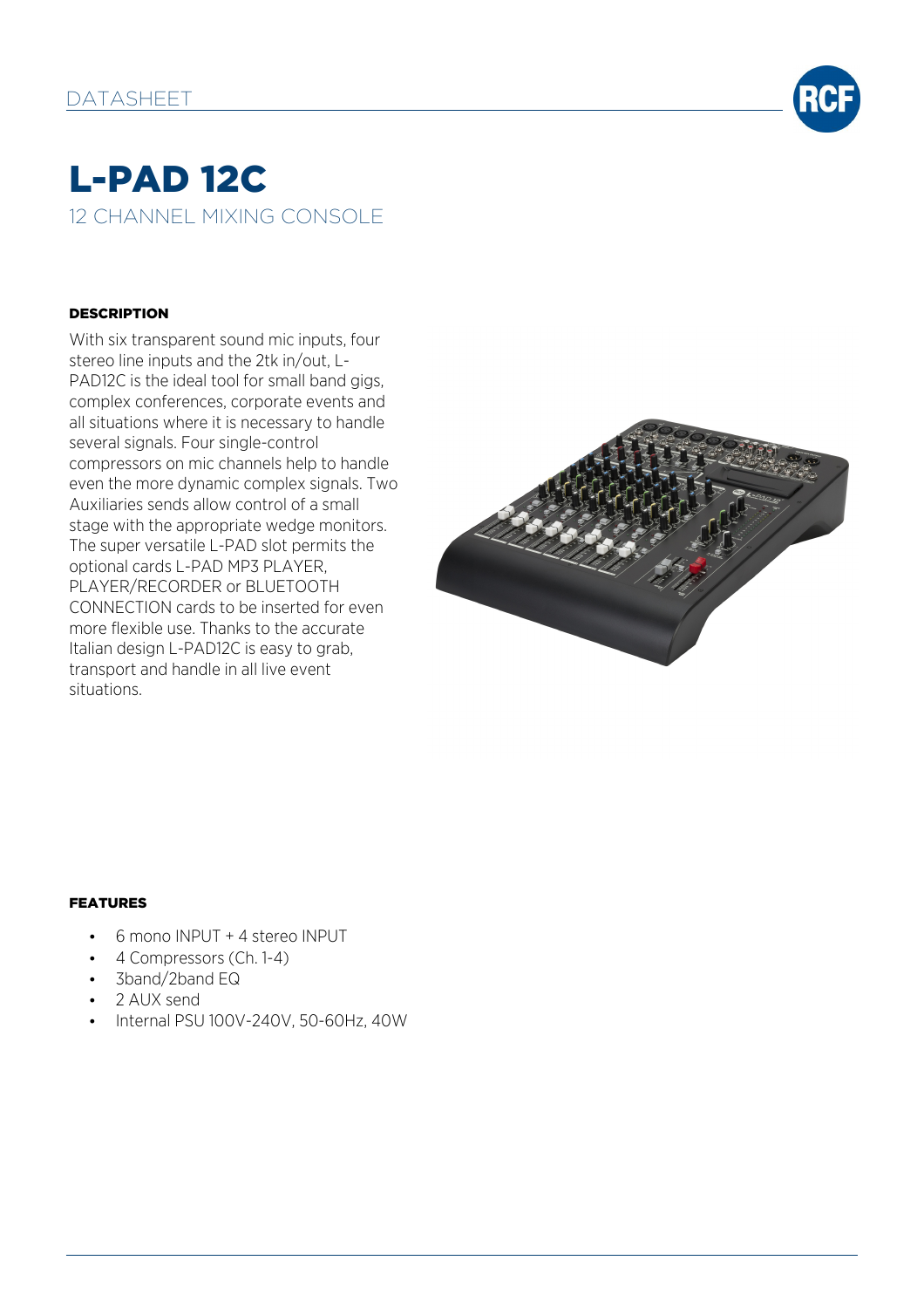

#### TECHNICAL SPECIFICATIONS

| <b>Electronic specifications</b> | Frequency Response:        | 20 Hz ÷ 22000 kHz |
|----------------------------------|----------------------------|-------------------|
|                                  | THD+N, 20dB gain, 0dBu out | 0.030             |

| <b>Inputs</b>                 | Mic:                     | 6                   |
|-------------------------------|--------------------------|---------------------|
|                               | Gain Range:              | $0 dB \div 50 dB$   |
|                               | Mic Inputs Impedance:    | 2 kohm              |
|                               | Low Cut:                 | 75 Hz               |
|                               | Phantom Power +48V:      | Yes                 |
|                               | Mono Line:               | 8                   |
|                               | Gain Selection:          | $15 dB \div -35 dB$ |
|                               | Line Input Impedance:    | 10 kohm             |
| <b>Outputs</b>                | Main MIX:                | $\mathbf{1}$        |
|                               | Control Room:            | Yes                 |
|                               | AUX Send:                | $\overline{2}$      |
|                               | AUX Output:              | $\overline{2}$      |
|                               | Phones:                  | 1                   |
|                               | 2 Track:                 | Yes                 |
| <b>Outputs specifications</b> | Main Out Impedance:      | 120 ohm             |
|                               | Main Out Level:          | 22 dBu              |
|                               | Aux Out Impedance (ohm): | 120 ohm             |
|                               | Aux Out Level:           | 16 dBu              |
|                               |                          |                     |
| <b>Compressors</b>            | RCF Compressors:         | On Channel 1 - 4    |
| EQ                            | Input Channels EQ:       | $\overline{3}$      |
| <b>Auxiliary sends</b>        | AUX:                     | 1POST / 1PRE/POST   |

| <b>Other features</b>            | Footswitch:              | Yes           |
|----------------------------------|--------------------------|---------------|
| <b>Electrical specifications</b> | Power supply:            | Internal      |
|                                  | Voltage requirements:    | 100 V - 240 V |
|                                  | Power consumption (MAX): | 40 W          |